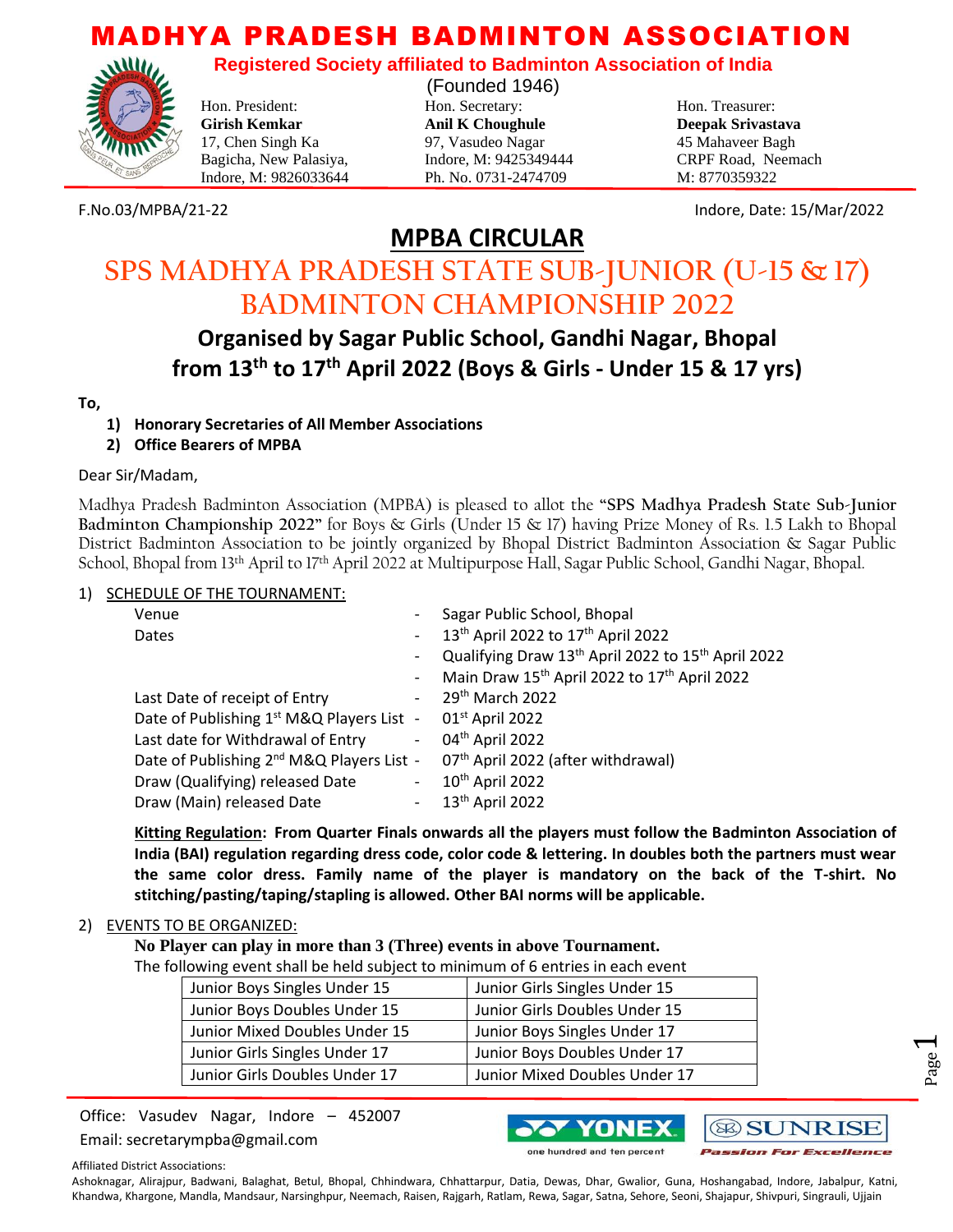# **Registered Society affiliated to Badminton Association of India**



Hon. President: Hon. Secretary: Hon. Treasurer: **Girish Kemkar Anil K Choughule Deepak Srivastava** 17, Chen Singh Ka 97, Vasudeo Nagar 45 Mahaveer Bagh Bagicha, New Palasiya, **Indore, M: 9425349444** CRPF Road, Neemach Indore, M: 9826033644 Ph. No. 0731-2474709 M: 8770359322

(Founded 1946)

# 3) PRIZE MONEY

Rs.150000/- (Rupees One Lakh fifty Thousand) shall be paid to the players in proportion as per MPBA/BAI norms. Prize Money chart is attached at the end of this circular in Annexure A.

# 4) AGE CRITERIA OF JUNIORS AS SPECIFIED BY THE MPBA/BAI:

The tournament will be organized in following age groups with specified eligibility criteria for the date of birth:

| Group      | Age as on reference date | Born on or after |
|------------|--------------------------|------------------|
| Sub-Junior | Under 15 Years           | 01.01.2008       |
| Junior     | Under 17 Years           | 01.01.2006       |

# 5) MODE OF COMPETITION:

All the matches in the qualifying draw shall be played best of 3 games of 15 points each without extension & Main Draw matches shall be played best of 3 games of 21 points on a rally point system approved by BAI/BWF (Badminton World Federation).

# 6) ENTRIES:

**Entries shall not be accepted without MPBA Player I.D.** For the procedure of MPBA Player ID please visit [www.mpba.in](http://www.mpba.in/) & the Proforma should be submitted to Mr. Shishir Kant Khare deputed for the work related to MPBA Player ID on the address mentioned at website. The Entries shall be received by MPBA as per the existing system with a copy to Org. Secretary. You are requested to co-operate with the organizers by sending entries well in time in Ms-Excel format through E-mail only. The entries are to be forwarded through Honorary Secretaries of Affiliate Units/District Only. (Direct entries from the Players/Clubs/Academy are not valid except in the case of entries from Indore District). Entries from Mobile like SMS, Whatsapp are not accepted in whatsoever condition.

# **ORGANIZING SECRETARY**

Shri. Ojas Agrawal **Entries to be sent to:**

Sports Coordinator, Sagar Public School *mpbaentries@gmail.com* Gandhi Nagar, Near International Airport Bhopal - 462036 (Madhya Pradesh) **Copy to:**  Mobile No. 6264663313 ojasagrawal@spsbhopal.ac.in

After the close of entries, the MPBA will publish the list of participants in order of strength for all events & will be send to all affiliated units/district through E-mail; will be published in tournament software website & it's the duty of the players to check that his/her entries are in the list or not with their respective units/district authorities. After close of entries, no alternations such as change of partner, additional entries are permitted.

**Note:** The players must be registered with the respective organization and within the specified age groups as per the MPBA/BAI rulings. It is mandatory for the player to submit his/her age certificate in the Proforma

Office: Vasudev Nagar, Indore – 452007 Email: secretarympba@gmail.com





Page  $\boldsymbol{\sim}$ 

Affiliated District Associations: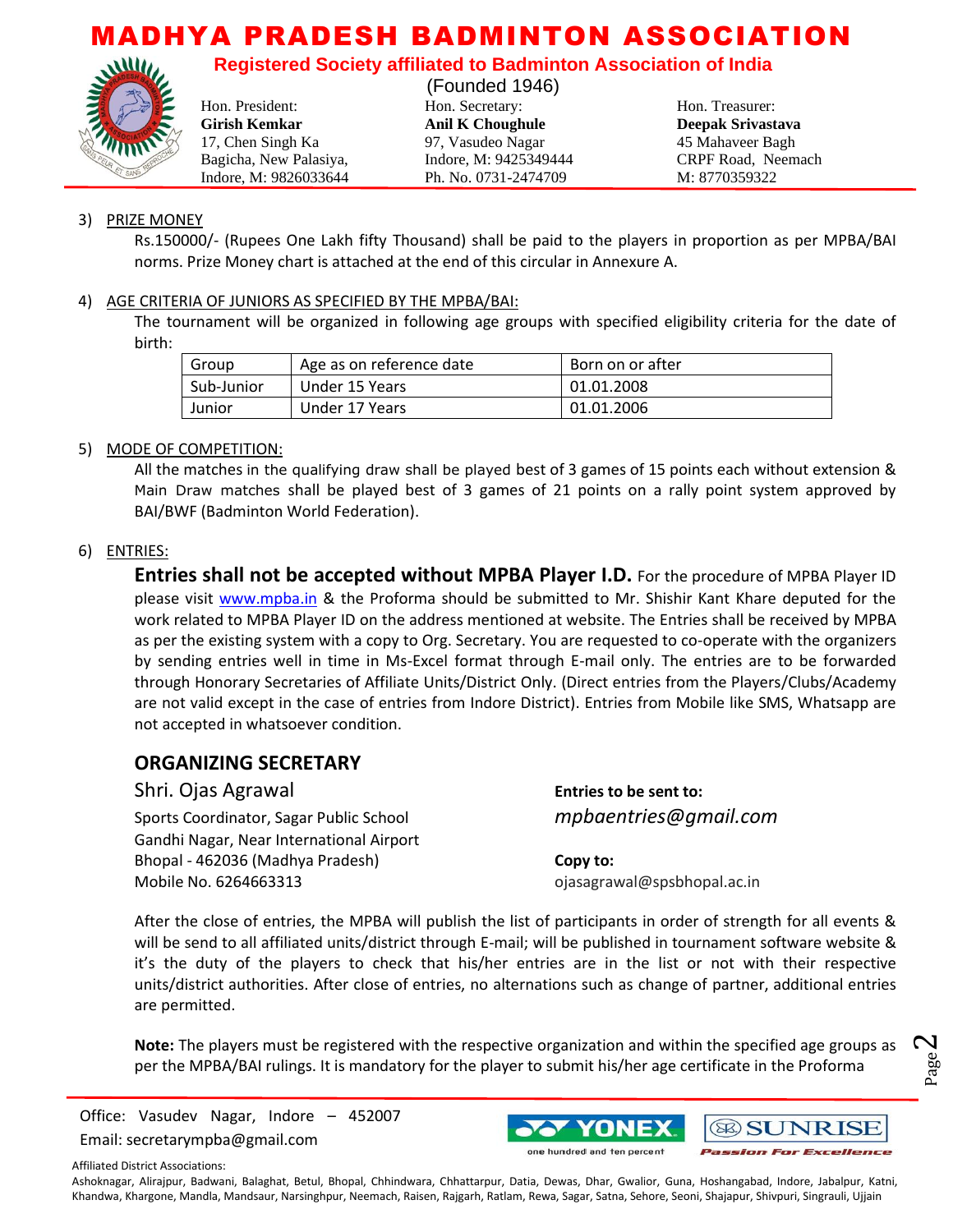# **Registered Society affiliated to Badminton Association of India**



Hon. President: Hon. Secretary: Hon. Treasurer: **Girish Kemkar Anil K Choughule Deepak Srivastava** 17, Chen Singh Ka 97, Vasudeo Nagar 45 Mahaveer Bagh Bagicha, New Palasiya, Indore, M: 9425349444 CRPF Road, Neemach

(Founded 1946) Indore, M: 9826033644 Ph. No. 0731-2474709 M: 8770359322

prescribed by MPBA/BAI to the MPBA on or before 31<sup>st</sup> March 2022. Those players having MPBA/BAI ID must mention their ID number, it is therefore requested to please ensure that each and every player of your organization should comply with this instructions failing which the entry will not be accepted at any cost. Entries stating ………… & partner will not be accepted. **Entry for the Doubles partnering players from different district should come from both the respective associations; failing which entry will not be considered and such entry are treated as canceled.**

### 7) **ANNUAL REGISTRATION FEE:**

The players registered with MPBA are only allowed to participate in the championships or tournaments conducted by MPBA or conducted under the banner of MPBA and conducted by the Badminton Association of India. It is the responsibility of the individual player to get himself/herself registered every year with MPBA. **The annual registration fee is Rs. 500/- to be deposited to MPBA officials at the time of participation in the tournament.**

### 8) ENTRY FEE:

The Entry fee for the above Championships is as follows: Single events of all categories : Rs.500/- per player Doubles events of all categories: Rs.1000/- per pair

**Entry Fee will be collected by the MPBA officials on behalf of organizing committee deputed at the venue. TA/DA to players, Technical Officials & MPBA officials as per rules shall be paid from the entry fee so collected. The surplus balance if any will be remitted to the organizing committee; similarly shortage if any will be borne by the organizing committee.** 

### 9) EQUIPMENT SPONSOR:

MPBA has been entered into an agreement with M/s Sunrise Sports (India) Pvt. Ltd. New Delhi, a country wide distributor of YONEX, Japan, therefore, it is mandatory to use AS-2 Yonex Shuttlecock in the tournaments/championships conducted under the aegis of MPBA. MPBA will be provide **35 Tubes of AS 2 Shuttlecocks** for the Championship/Tournament on FOC basis. Additional Shuttlecocks if required, has to be purchased by the organizing committee at a subsidized rate of Rs 1445/- per tube (discounted rate for MPBA) from MPBA on advance payment. It is mandatory that the organizing committee should display the "MPBA" Logo and banners at the venue of the championship/tournament prominently and on the Back drop/Banners/Posters.

### 10) WITHDRAWALS

Any player failing to participate in any MPBA approved championships/tournaments after draw is made, he/she is liable to pay Rs:1000/- (one thousand only) fine to MPBA before participation in next event of state & he/she will not be entitled to participate in forthcoming National Ranking until he/she has not paid fine to MPBA. Referee shall submit the withdrawal list to MPBA within 24 hours after completion of the tournament and same list will be send to concerned member associations.

> Page ო

Office: Vasudev Nagar, Indore – 452007 Email: secretarympba@gmail.com





Affiliated District Associations: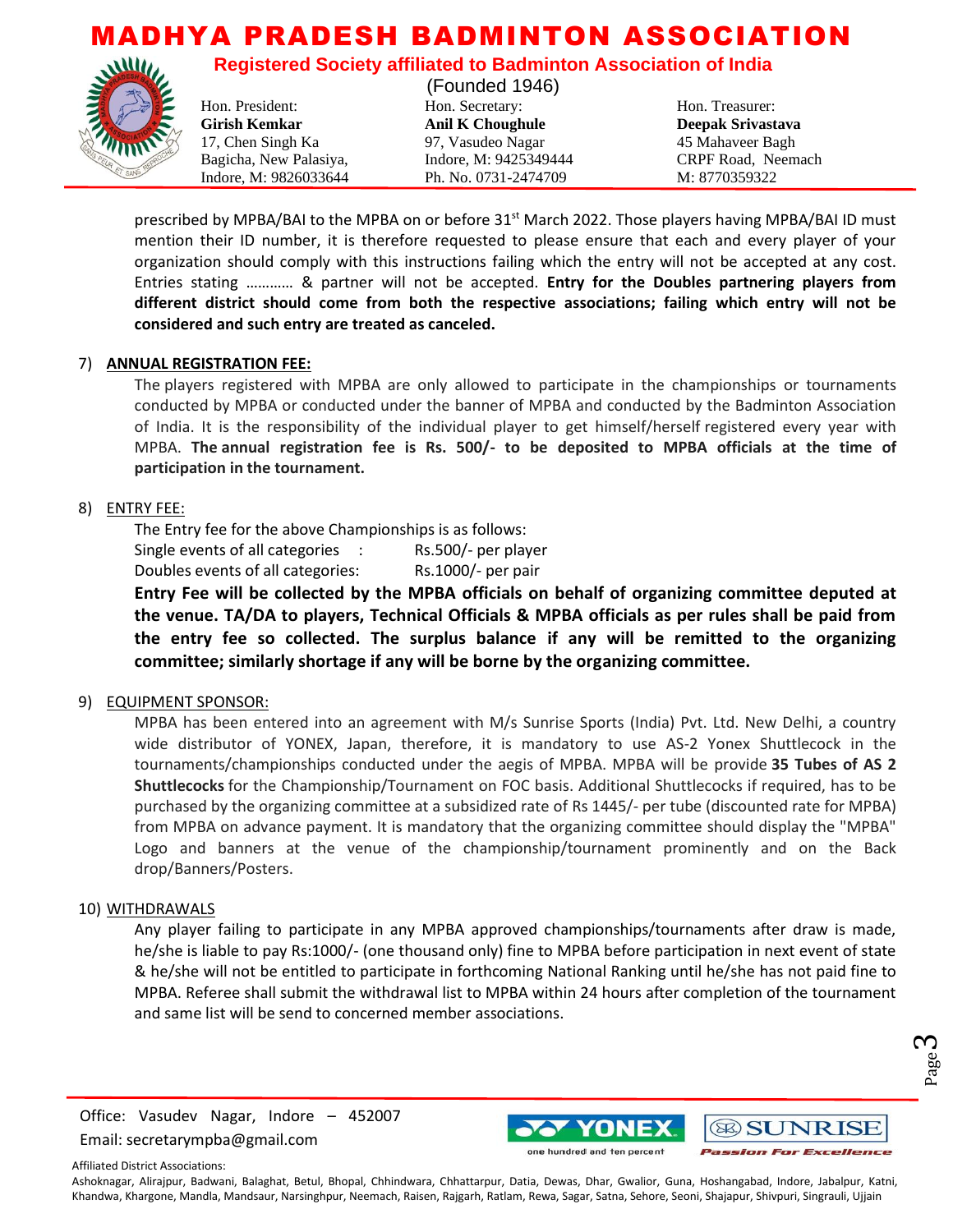# **Registered Society affiliated to Badminton Association of India**



(Founded 1946) Hon. President: Hon. Secretary: Hon. Treasurer: **Girish Kemkar Anil K Choughule Deepak Srivastava** 17, Chen Singh Ka 97, Vasudeo Nagar 45 Mahaveer Bagh Indore, M: 9826033644 Ph. No. 0731-2474709 M: 8770359322

Bagicha, New Palasiya, **Indore, M: 9425349444** CRPF Road, Neemach

# 11) DRAW:

The maximum draw size of the main draw shall be as under:

| Event<br>U15 & 17    | Direct selection of entries in<br>main draw on the basis of<br>MPBA ranking | Maximum number<br>of qualifiers | Host<br><b>Entries</b> | Maximum number of<br>entries in main draw |
|----------------------|-----------------------------------------------------------------------------|---------------------------------|------------------------|-------------------------------------------|
| <b>Boys Singles</b>  | 22                                                                          |                                 |                        | 32                                        |
| <b>Boys Doubles</b>  | 11                                                                          |                                 |                        | 16                                        |
| <b>Girls Singles</b> | 11                                                                          |                                 |                        | 16                                        |
| <b>Girls Doubles</b> |                                                                             |                                 |                        | 08                                        |
| <b>Mixed Doubles</b> |                                                                             |                                 |                        | 08                                        |

**In case of vacancy in size of main draw players, the draw should fill with more qualifiers.** There shall not be any restriction on the size of the qualifying draw. The draw will be done at MPBA office through the Tournament Planner software.

**Note:** All events will be run on a strict timetable system; players must be ready to play fifteen (15) minutes before their scheduled match time.

# 12) PROTEST

The fees for lodging protest of any kind shall be Rs. 1000/-. This fee shall be retained by the organizers of the event. Any Protest shall be addressed to the Org. Secretary in writing within one hour after completion of the match or 4 hours before commencement of the match.

### 13) TECHNICAL OFFICIALS:

The following technical officials are deputed for the said tournament/championship; they should reach Bhopal latest by afternoon of 12<sup>th</sup> April 2022 and report to the organizing secretary positively.

- Honorary Referee : BRIJESH DUTT GOUR (BAI National Referee Bhusaval)
- Match Control : SHISHIR KANT KHARE (BAI National MC Katni) Umpires : As Follows
	- 1) Deepak Yadav (BAI National G-2) Indore 2) Vinod Bhatia (BAI National G-2) Indore
	- 3) Amit Pawar (BAI National G-2) Bhopal 4) P. Jaipal (BAI National G-2) Indore
	-
	- 7) Ratnesh Dubey (State Umpire) Chhindwara 8) Jai Shrivastava (State Umpire) Nimach
	-
- 
- 
- 5) Hemant Geete (State Umpire) Bhopal 6) Akshay Makkad (State Umpire) Chhindwara
	-
- 9) Aman Sharma (State Umpire) Indore 10) Akshansh Sahu (State Umpire) Harda
- 11) Manas Chourasia (State Umpire) Mandla 12) Pariskshit Joshi (State Umpire) Mandsaur

**The TO's briefing will be held at the venue at 06:00 PM on 12 th April 2022.**

### 14) OTHER POINTS:

a) The host Organizers shall nominate one local Assistant/Coordinator who will assist the Referee for smooth conduct of event along with one Laser printer with sufficient A4 size paper & one Net Setter for

Office: Vasudev Nagar, Indore – 452007 Email: secretarympba@gmail.com





Affiliated District Associations:

Ashoknagar, Alirajpur, Badwani, Balaghat, Betul, Bhopal, Chhindwara, Chhattarpur, Datia, Dewas, Dhar, Gwalior, Guna, Hoshangabad, Indore, Jabalpur, Katni, Khandwa, Khargone, Mandla, Mandsaur, Narsinghpur, Neemach, Raisen, Rajgarh, Ratlam, Rewa, Sagar, Satna, Sehore, Seoni, Shajapur, Shivpuri, Singrauli, Ujjain



Page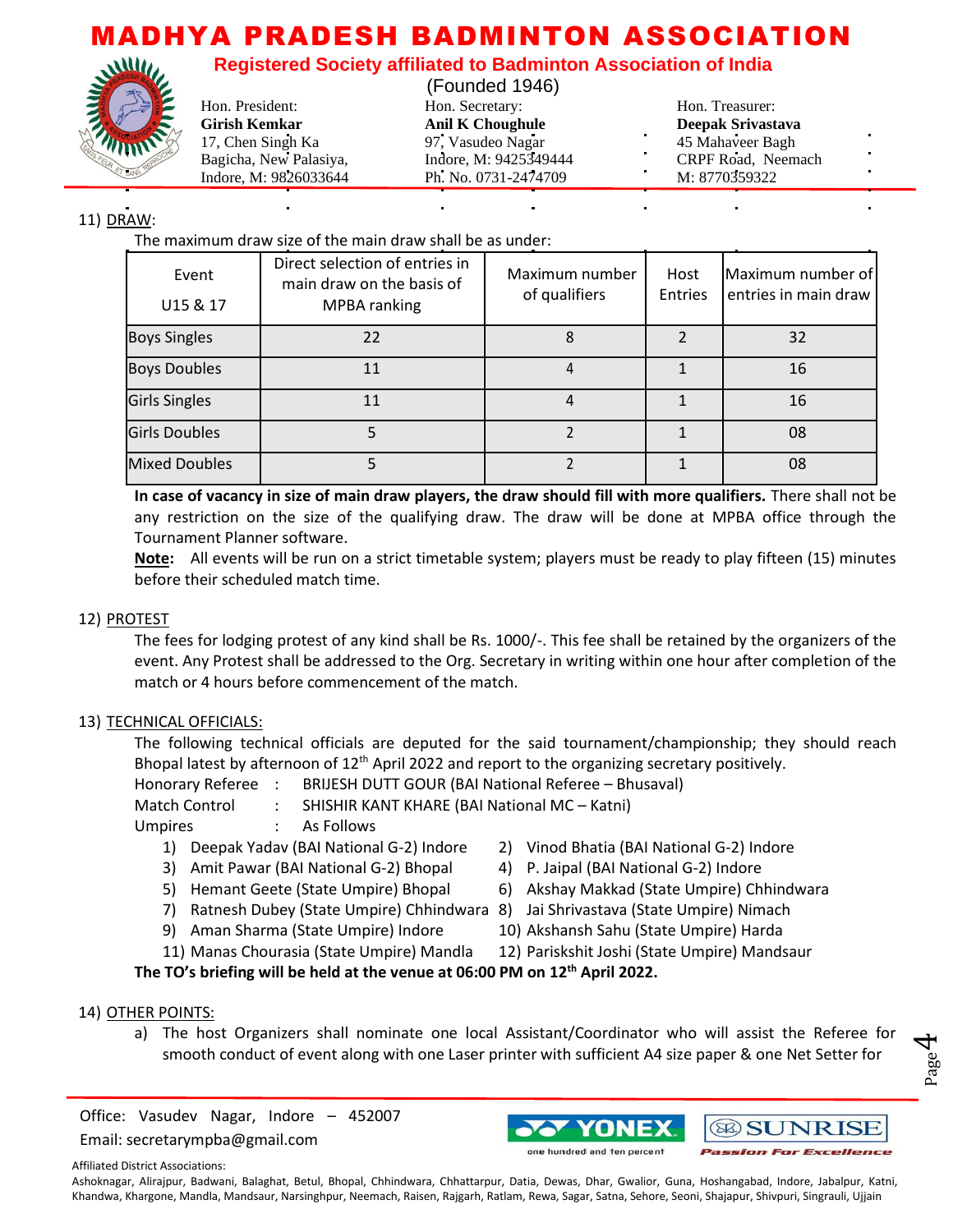# **Registered Society affiliated to Badminton Association of India**



**Girish Kemkar Anil K Choughule Deepak Srivastava** 17, Chen Singh Ka 97, Vasudeo Nagar 45 Mahaveer Bagh Bagicha, New Palasiya, Indore, M: 9425349444 CRPF Road, Neemach Indore, M: 9826033644 Ph. No. 0731-2474709 M: 8770359322

(Founded 1946) Hon. President: Hon. Secretary: Hon. Treasurer:

Internet Connection (Wifi) & other stationary items list is attached as Annexure B in the end of this circular. All the affiliated organizations are requested to issue suitable instructions to their team managers and coaches to bring the players at least half an hour early to their match to the venue of the tournaments and co-operate the organizing committee by initiating your players to do the job of Line Judge as and when required by the Referee.

b) The Organizers shall issue a suitable detailed circular to the Honorary Secretaries of Affiliated Units of MPBA giving details about the venue and other details regarding arrangement of main draw players and staying arrangements of Technical Officials & official of MPBA, nearby Hotels with Tariff, Contact numbers and any other facilities to be provided by the host association, route and distance from Bus Stand, Railway Station & nearby Airport and available conveyance there.

### 15) FACILITY FOR PLAYERS & TECHNICAL OFFICIALS:

The Organizing Committee will provide following facilities to participants of above tournament.

- The organizing committee shall pay a lump sum amount of Rs 1000/- to each player who qualifies for Main Draw of the Tournament.
- $2<sup>nd</sup> Class Concessional Railway Fare to and fro with reservation charges & TA/DA Rs. 400/- per day$ for the duration of the Tournament/Championship during main draw only plus 1 day extra as per rules to the Winners & Runners up players of the last tournament (i.e. **"MAHAPAUR PRIZE MONEY"** Madhya Pradesh State Junior Ranking Badminton Tournament 2019 held at Katni & Madhya Pradesh State Sub Junior Ranking Badminton Tournament 2019 held at Bhopal) playing in this Tournament/Championship and the players reaching finals of the above Tournament/Championship.
- Free boarding, lodging, TA/DA and officiating allowance to Hon. Referee, other Technical Officials (Annexure C) and MPBA officials (Annexure D) are as per MPBA norms.

With Best Regards

(Anil K Choughule) Honorary Secretary, MPBA

Cc to:

Shri Girish Kemkar, President MPBA for the favor of information. Shri Brijesh Dutt Gaur, National Referee of BAI & Referee of above Tournament for information Shri Vikram Dhar, Country Head, M/s Yonex Sunrise India Ltd. Shri Ojas Agrawal, Organizing Secretary, for the favor of information and necessary action please.

> Page ഥ

Office: Vasudev Nagar, Indore – 452007 Email: secretarympba@gmail.com





Affiliated District Associations: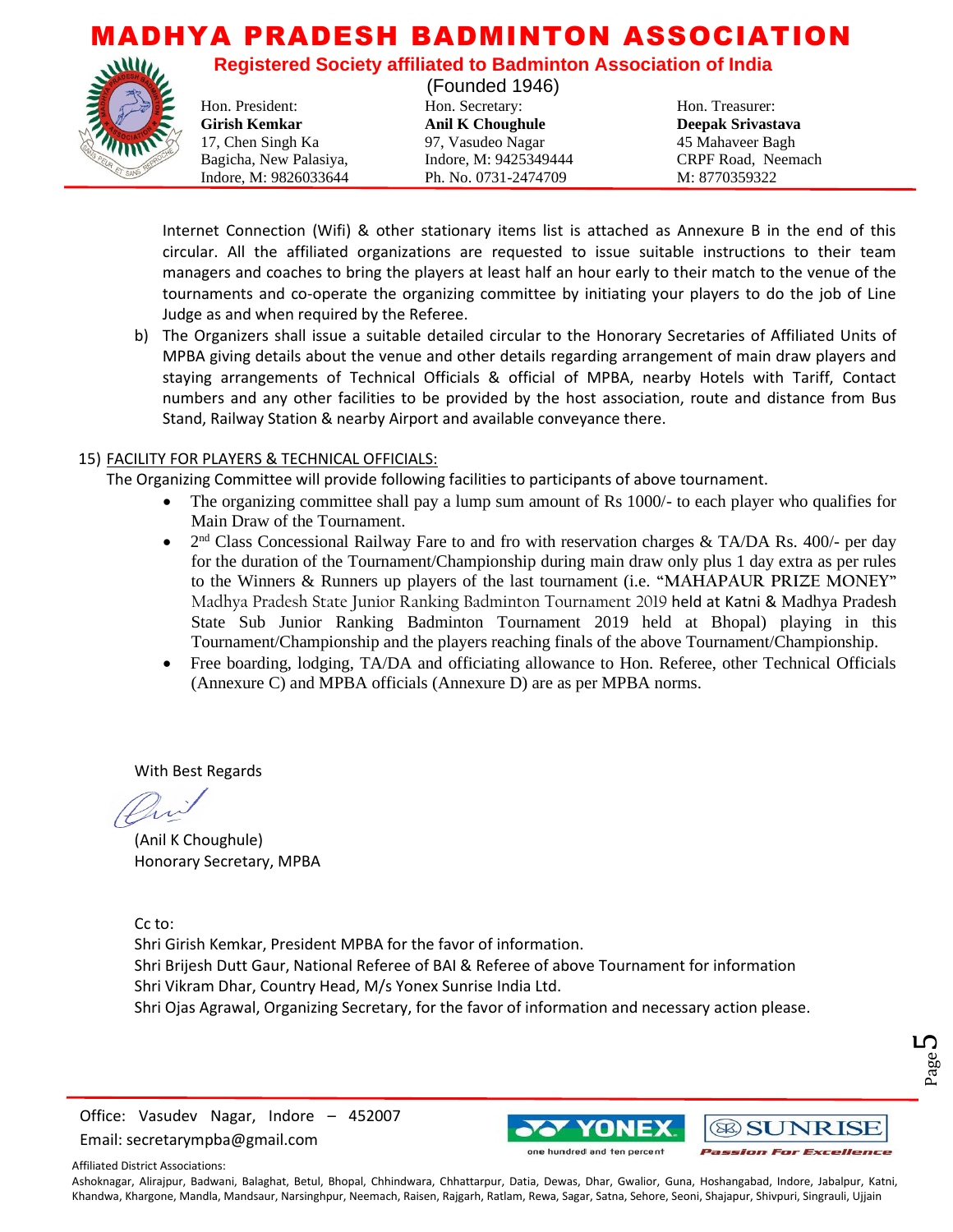# **Registered Society affiliated to Badminton Association of India**



(Founded 1946) Hon. President: Hon. Secretary: Hon. Treasurer: **Girish Kemkar Anil K Choughule Deepak Srivastava** 17, Chen Singh Ka 97, Vasudeo Nagar 45 Mahaveer Bagh Bagicha, New Palasiya, Indore, M: 9425349444 CRPF Road, Neemach

Indore, M: 9826033644 Ph. No. 0731-2474709 M: 8770359322

# **ANNEXURE A - PRIZE MONEY ALLOCATION CHART**

| <b>EVENT</b> | RATIO (%) | <b>WINNER</b> | <b>RUNNER</b> | SEMI-FINALIST | <b>TOTAL</b> |
|--------------|-----------|---------------|---------------|---------------|--------------|
|              |           | 50%           | 30%           | 20%           |              |
| $BS - U15$   | 11        | 8250          | 4950          | 3300/2        | 16500        |
| $GS - U15$   | 9         | 6750          | 4050          | 2700/2        | 13500        |
| $BD - U15$   | 12.5      | 9375/2        | 5625/2        | 3750/4        | 18750        |
| $GD - U15$   | 10        | 7500/2        | 4500/2        | 3000/4        | 15000        |
| $XD - U15$   | 7.5       | 5625/2        | 3375/2        | 2250/4        | 11250        |
| $BS - U17$   | 11        | 8250          | 4950          | 3300          | 16500        |
| $GS - U17$   | 9         | 6750          | 4050          | 2700/2        | 13500        |
| $BD - U17$   | 12.5      | 9375/2        | 5625/2        | 3750/4        | 18750        |
| $GD - U17$   | 10        | 7500/2        | 4500/2        | 3000/4        | 15000        |
| $XD - U17$   | 7.5       | 5625/2        | 3375/2        | 2250/4        | 11250        |
| <b>TOTAL</b> |           | 75000         | 45000         | 30000         | 150000       |

# **ANNEXURE B (STATIONARY LIST)**

### **LIST OF ITEMS/REQUIREMENT REQUIRED DURING BADMINTON TOURNAMENT**

- 1) PUNCHING MACHINE [1]
- 2) STAPLER WITH PINS [1 + 1 SMALL PIN PACKET]
- 3) BOX FILE [2]
- 4) NOTICE BOARD FOR DISPLAYING OF DRAW & DAILY MATCH SCHEDULE
- 5) BLACK MARKER 1 FOR CERTIFICATE & 3 DIFFERENT COLOR WITH WIDE TIP







Page 6

Affiliated District Associations: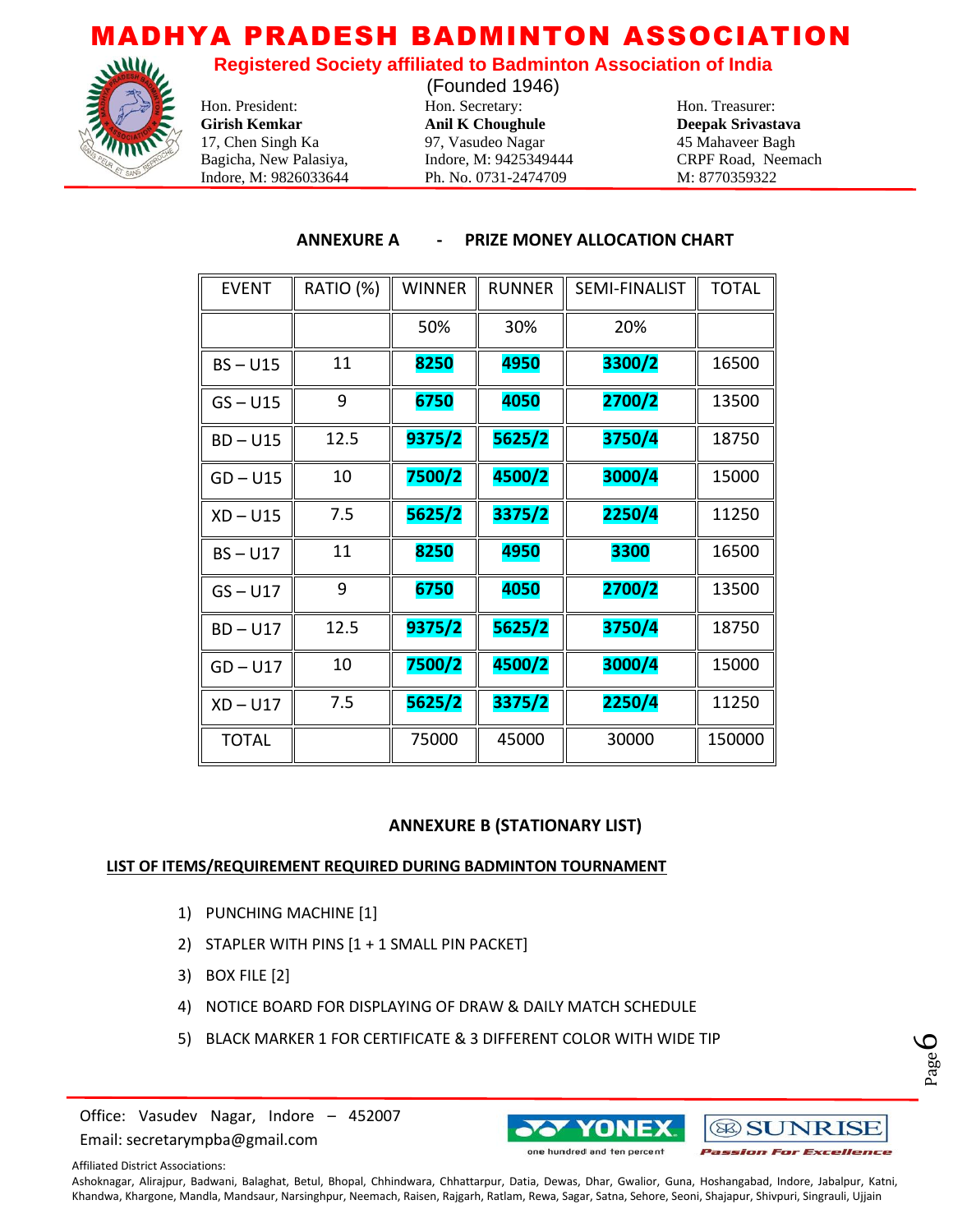**Registered Society affiliated to Badminton Association of India** (Founded 1946)

Hon. President: Hon. Secretary: Hon. Treasurer: **Girish Kemkar Anil K Choughule Deepak Srivastava** 17, Chen Singh Ka 97, Vasudeo Nagar 45 Mahaveer Bagh Bagicha, New Palasiya, Indore, M: 9425349444 CRPF Road, Neemach Indore, M: 9826033644 Ph. No. 0731-2474709 M: 8770359322

- 6) PENS
	- A] BLUE [15] (NORMAL DOT PEN)
	- B] BLACK & RED [2 EACH] GEL
- 7) HIGHLIGHTER [2] DIFFERENT COLOR
- 8) BINDERS [1 SMALL PACKET]
- 9) PLASTIC FOLDER TRANSPARENT [10]
- 10) HARD BOARD [5] FOR SCORE-SHEET
- 11) FEVI STICK [4]
- 12) A4 RIM [3] WHITE PAPER
- 13) CELLO TAPE [2] 2" OR MORE THAN 2 INCH
- 14) LASER PRINTER [HP OR ANY OTHER WITH PRINTER DRIVERS]
- 15) FIRST AID BOX COMPLETE WITH DOCTOR & PSYOTHERAPIST (SPRAY Compulsory)
- 16) DRINKING WATER FACILITIES IN THE COURT PREMISES FOR PLAYERS & OFFICIALS
- 17) MOPPER WITH MOPPING STICK PER COURT 1
- 18) SOUND SYSTEM WITH 2 MIC, 2 SPEAKER INSIDE HALL & 1 OUTSIDE
- 19) CHANGING ROOMS SEPARATELY FOR BOYS & GIRLS
- 20) TABLES [3 REFEREE, 1 DOCTOR & 2 FOR ORGANISING COMMITTEE]
- 21) UMPIRE CHAIR (5 Feet Height) 1 PER COURT & LINE JUDGE CHAIR 4 PER COURT

# **ANNEXURE C**

### **FACILITIES TO BE PROVIDED TO THE COURT OFFICIALS by the Host Organization**

# **Common facilities to be provided to all officials irrespective of grade or category**

| Travelling allowance         | Rs. 250/- per 24 hours journey or part thereof                                                                                                     |
|------------------------------|----------------------------------------------------------------------------------------------------------------------------------------------------|
| Local Conveyance / Taxi Fare | Local Conveyance shall be provided by the organizers otherwise officials<br>shall be paid Rs. 200/- per day for tournament days plus one day extra |
| Dime Allowance               | Rs. 400/- for one day                                                                                                                              |
| Lodging and boarding         | Free lodging and boarding for tournament days plus one day before & after                                                                          |

Office: Vasudev Nagar, Indore – 452007

Email: secretarympba@gmail.com





Page  $\blacktriangleright$ 

Affiliated District Associations: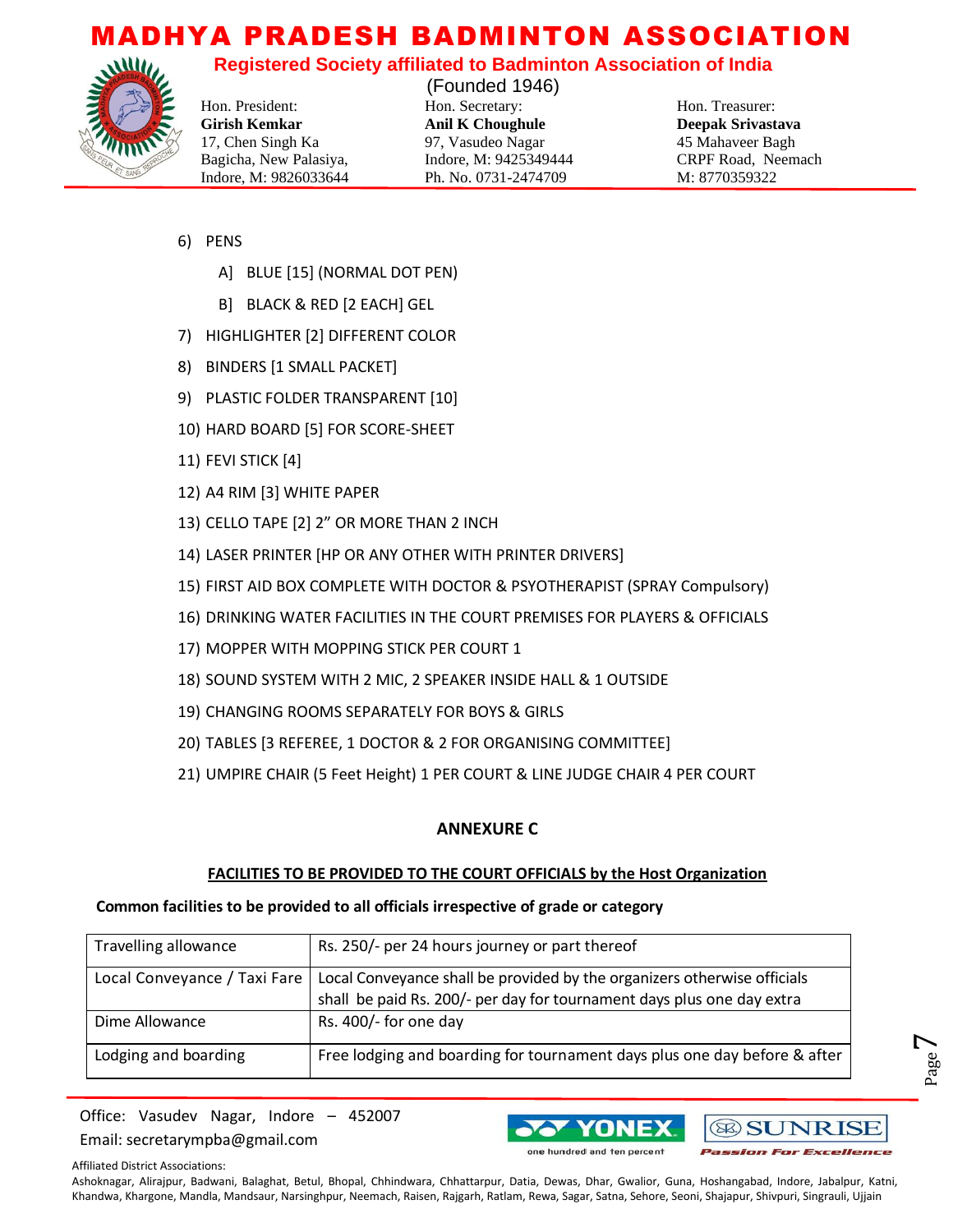# **Registered Society affiliated to Badminton Association of India**



(Founded 1946) Hon. President: Hon. Secretary: Hon. Treasurer: **Girish Kemkar Anil K Choughule Deepak Srivastava** 17, Chen Singh Ka 97, Vasudeo Nagar 45 Mahaveer Bagh Bagicha, New Palasiya, Indore, M: 9425349444 CRPF Road, Neemach

Indore, M: 9826033644 Ph. No. 0731-2474709 M: 8770359322

### **Honorary Referee:**

| Travelling            | 2 <sup>nd</sup> AC Class both ways rail fare (Tatkal and Rajdhani not permitted). |
|-----------------------|-----------------------------------------------------------------------------------|
| Officiating allowance | Rs.1300/- per day plus two day extra                                              |
| Miscellaneous         | Rs:500/-                                                                          |

#### **Honorary Deputy Referee, Match Control and International Umpire:**

| Travelling                            | 2 <sup>nd</sup> AC Class both ways rail fare. (Tatkal and Rajdhani not permitted) |
|---------------------------------------|-----------------------------------------------------------------------------------|
| Officiating allowance                 | Rs. 1100/- per day plus two days extra                                            |
| Miscellaneous<br>(Only Match Control) | Rs:500/-                                                                          |

#### **Grade I Umpires:**

| Travelling            | 3rd AC Class both ways rail fare. (Tatkal and Rajdhani not permitted) |
|-----------------------|-----------------------------------------------------------------------|
| Officiating allowance | Rs. 900/- per day for the tournament days.                            |

#### **Grade II Umpires:**

| <b>Travelling</b>     | 13 <sup>rd</sup> AC Class both ways rail fare. (Tatkal and Rajdhani not permitted) |
|-----------------------|------------------------------------------------------------------------------------|
| Officiating allowance | Rs. 700/- per day for the tournament days.                                         |

#### **State Umpires:**

| <b>Travelling</b>     | Sleeper Class both ways rail fare (Tatkal and Rajadhani not<br>permitted) |
|-----------------------|---------------------------------------------------------------------------|
| Officiating allowance | Rs. 600/- per day for the tournament days.                                |

### **Local TO (includes above all category/grade):**

| Conveyance allowance in<br>local<br>lieu<br>travelling<br>_of<br>lodging. | Minimum Rs.200/- per day for tournament days + Free boarding.<br>(No accommodation) |
|---------------------------------------------------------------------------|-------------------------------------------------------------------------------------|
| Officiating allowance                                                     | As per applicable to appropriate category/grade.                                    |

Office: Vasudev Nagar, Indore – 452007 Email: secretarympba@gmail.com





Page  $\infty$ 

Affiliated District Associations: